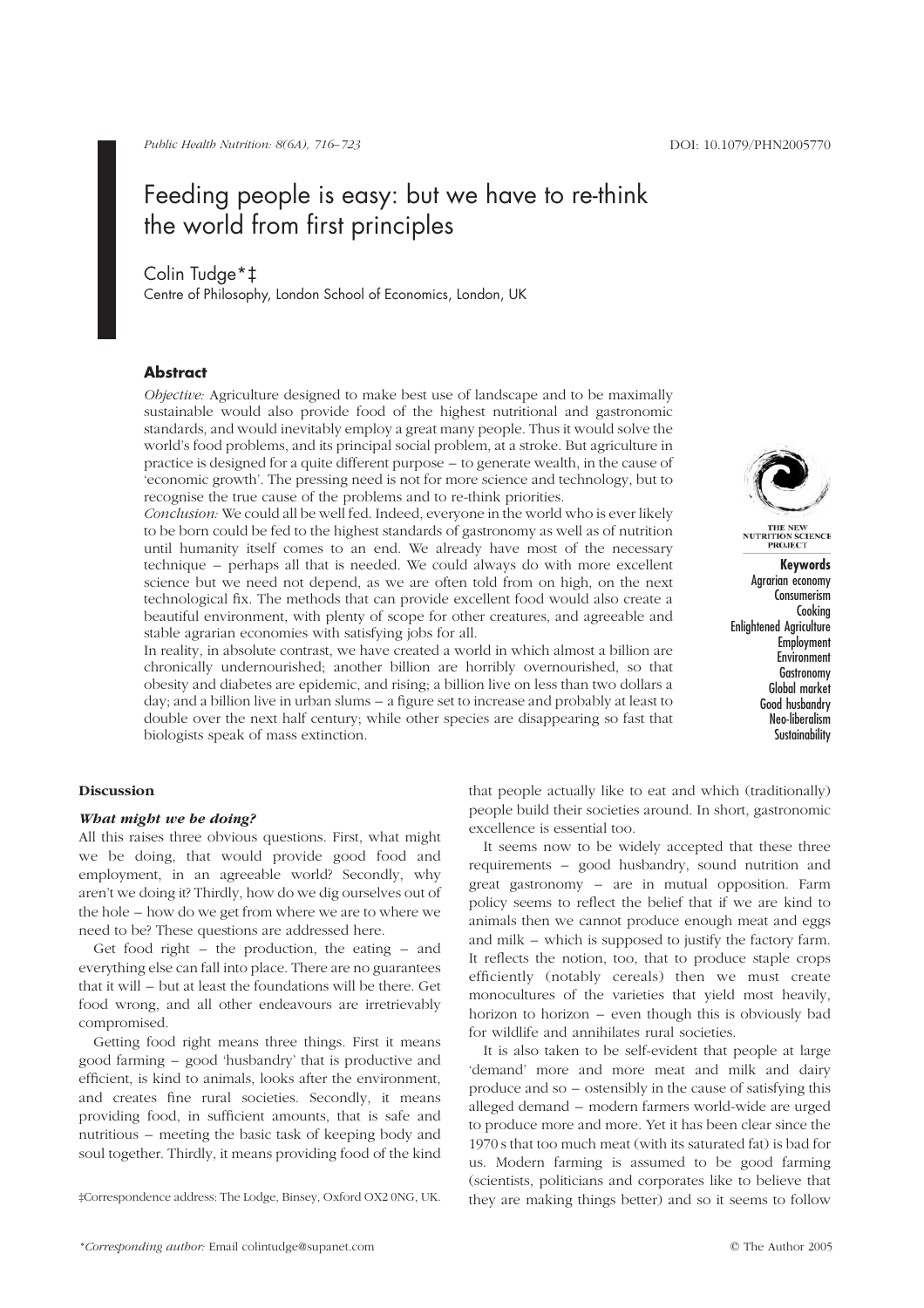If we get food right, everything else we need to do can fall into place. Getting food right means good farming – productive and efficient husbandry that is kind to animals, looks after the environment, and creates fine rural societies. It means providing sufficient safe and nutritious food. It means providing food that people like to eat and which (traditionally) people built their societies around. In short, gastronomic excellence is essential too. So how do we get from where we are now, to where we need to be?

that good farming (as defined in consumerist terms) is also incompatible with sound nutrition.

At the same time, in absolute contrast, nutritionists commonly equate 'healthy eating' with austerity, epitomised (or perhaps caricatured) by the lentil bake. Great cooking is conflated with haute cuisine, and haute cuisine is taken to be unhealthy: at best, 'naughty but nice'.

# Husbandry, nutrition and gastronomy go together

Yet the truth is the absolute opposite to what people in high places and authors of earnest tracts seem to believe. In truth, *there is an absolute one-to-one correspondence* between good husbandry, sound nutrition and great gastronomy. The logic is irreducibly simple, and I reckon is incontrovertible, despite the best efforts of governments, corporations and experts of all kinds to argue otherwise. Thus: Wild landscapes and ecosystems are extraordinarily variable but all march to the same logistic drum. At the base of all of them are plants, which invariably outweigh the animals that feed upon them by at least 10 to 1 (in practice nearer to 100 to 1) – for plants are the 'autotrophs', that feed themselves by photosynthesising and drawing raw nutrients from the ground. If farming is to be sustainable, then whatever form it takes it must conform to the logistics of biology: a huge output of plants; a much smaller output of livestock. Furthermore, to take best advantage of the caprices of landscape and climate, and to minimise risk of infection (it is intrinsically dangerous to keep too many creatures of the same kind all together), it generally pays to keep the farming as mixed as possible: a wide variety of animals and plants.

Human beings, as omnivores, are able to eat either plants or animals: and in general we thrive best with a balance between the two. Also – as demonstrated by our need for an ever-growing catalogue of vitamins, minerals and 'nutraceuticals' – we benefit from maximum variety. Our omnivory makes us intrinsically economical, and is surely one cause of our evolutionary success. If we take the concept of sustainability seriously, then we should be content to eat the things that sustainable farming produces – the same variety of foods that sustainable farms would produce, in the proportions that it produces them. Any other course reduces overall biological efficiency, and hence reduces sustainability. It follows

that the most sustainable diet is not vegan, and is not dedicated to lentils (excellent though pulses are). The most sustainable diets of all would contain a high proportion of plants, and a low proportion of animals, and are extremely heterogeneous.

All this is precisely what modern nutritionists advocate: high in fibre and micronutrients; most of the energy from carbohydrate; modest protein; low saturated fat; a variety of unsaturated fats. Furthermore, this is what good cooking is about. Except in the highest latitudes and in deserts, where it is hard or impossible to grow crops, all the great cuisines of the world are high in staples (cereals, pulses, tubers); make maximal use of whatever fruits and vegetables are on hand; are sparing in their use of meat (used as garnish, stock or for the occasional feast); and are as various as can be conceived.

When France was at the height of its reputation as the world's centre of gastronomy, half the diet among the rich as well as the poor was bread – but it was very good bread. In Italy, equally great gastronomically, pasta (as well as bread) was at the core. No cuisine surpasses those of India or China. Both are heavily based in rice or various breads – and both, too, as you discover by going there, serve enormous quantities of local leaves. Traditional Turkish cooks make wondrous feasts from cracked wheat, mint, olive oil, broad beans, walnuts, pistachios and almonds, honey, and whatever beast (typically a goat) that happens to have died recently. (I exaggerate, but not much.)

Haute cuisine can be a nonsense: a gratuitous display of wealth (and cream and cognac). But in essence and at its best, haute cuisine merely reflects traditional cooking. I don't believe it is superior: the very best meals I have had have been traditional qua traditional, prepared in far-flung kitchens. Neither should we be too hard on northern cuisines. The Lancashire hot-pot, the traditional Scottish herrings with oatmeal (and haggis and neeps), the Polish bigos and even the German Eisbein mit Sauerkraut und Kartoffeln, with mustard, are fine cooking, and great nutrition, and entirely and absolutely reflect what the local landscape (and sometimes seascape) most easily produces.

#### The suppression of traditional cooking

Indeed, when we tease out all its consequences, we see that the greatest tragedy in the modern world is the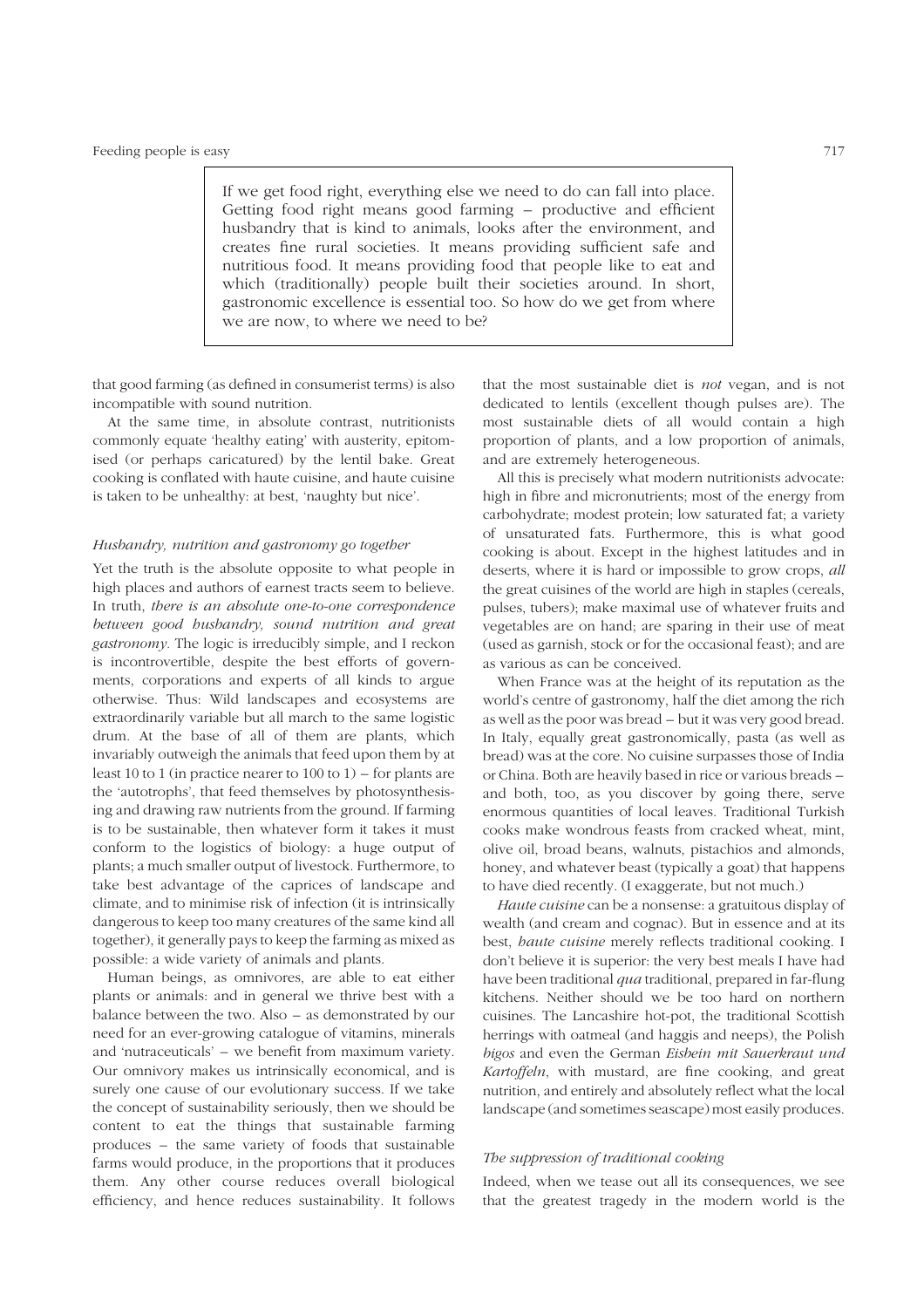# Box 1 – The road to darkness

# The inexorable pressure of game theory

Because of the way systems work themselves out – whether computer models or human societies, the world is inevitably dominated by people who expressly seek power. These people may not be innately evil, but their perceived need to stay in control is often at odds with strategies required to enhance overall human wellbeing.

#### We have lost our biological roots

Human beings are a biological species. The Earth is our habitat. But modern politics, economics, and prevailing morality have long since lost touch with the underlying biological realities.

#### The search for algorithms

Human beings seem to have a penchant for once-andfor-all final solutions – which as history has often shown is extremely dangerous. The monetarist,

718 C Tudge

globalised free market is simply the latest fashionable algorithm, potentially as pernicious as any.

# 'Agriculture is a business like any other'

This is a particular example of the general search for alltime algorithms, which, among other things, is already wrecking Britain's agriculture.

# The economy geared to GDP

Governments measure their own and each others' success by 'economic growth', meaning increase of gross domestic product (GDP). But GDP has nothing directly to do with human well-being.

#### The corruption of science

Science should be one of the greatest assets of humankind, liberating our minds and (through its high technologies) sparing us from drudgery and enabling us (as Joseph Addison put the matter in a different context) to 'become ourselves'. But it has allowed itself to become the handmaiden of big industry.

suppression of traditional cooking. The suppressors include the modern food industry with all its attendant 'experts', who want to replace traditional craft cooking with their own profitable substitutes; and in Britain at least they include people in charge of education (God help us). For in Britain, people who have no worthwhile concept of morality or of the meaning of 'society', but contrive nonetheless to be 'politically correct', have conscientiously suppressed the teaching of cooking in schools.

Overall, those responsible for the suppression of cooking include governments, the modern corporate-based food industry, and experts of all kinds (including scientists and sociologists). These are the 'leaders' of society. They should all be thoroughly ashamed of themselves. Instead they are triumphalist, weeping crocodile tears over the state of the world, and sublimely unable to recognise (or simply not caring) that the disasters (famine, obesity, diabetes, unemployment, mass extinction, and misery everywhere) are entirely of their own making.

#### The need for enlightened agriculture

In fact, the fundamental reason why modern farming fails to feed people well is that it simply is not designed to do so. Its failure, therefore, is not at all surprising. In my book So Shall We Reap, I suggest that farming that is designed to feed people (and to look after the environment, and be kind to animals, and create fine and agreeable rural communities) should be called 'Enlightened Agriculture'.

Why 'enlightened'? The term has several connotations, which to some extent seem in opposition. Thus it alludes to the extreme rationalism of the eighteenth century Enlightenment; and it also has connotations of Buddhist spiritual wisdom. I think both apply in this context. To want to create agriculture that feeds people seems to me ultimately rational – we must surely reject the modern idea that 'rational' simply means 'most profitable'. But also, the vision of a good world for everybody and all other living creatures strikes obvious spiritual chords.

Enlightened Agriculture in essence is no more nor less than traditional farming – generally mixed (various livestock, various crops), and labour-intensive. It can and should be helped out by modern science (for example, biological pest control or mechanised computer-controlled drop-by-drop doling out of water). But at bottom, Enlightened Agriculture is peasant farming. The term 'peasant' in the Western world is horribly misconstrued. In truth, peasants, properly defined, are the people who know the things that are most worth knowing. Gandhi, who of course was not a Westerner, was prominent among the modern thinkers who recognised this.

In short, feeding people really is easy. To be sure, traditional farming is complicated – there's a lot to it – but over the past 10 000 years, helped out to some extent (though only a limited extent) in recent decades by science, farmers have largely solved most of the problems. Traditional cooks world-wide have abundantly solved the problems of turning what grows into food that people want to eat – food for the gods, indeed. All we have to do is build on the peasant skills that still abound, but are being killed off as quickly as can be arranged.

So why don't we?

# Why don't we do the things that need doing?

The world at present is dominated by Western governments (these days run mainly by career politicians),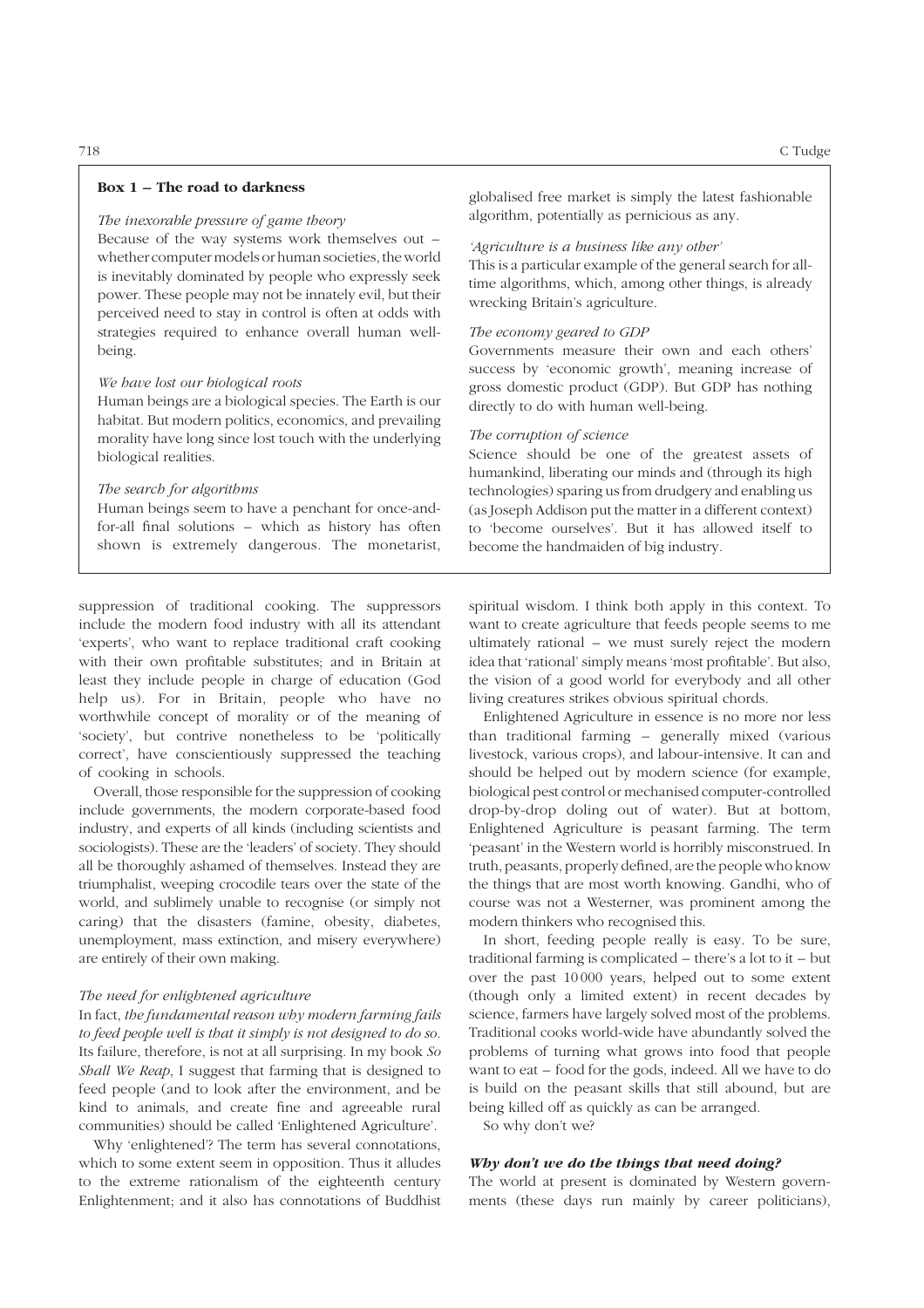### Feeding people is easy 719

transnational corporations and experts of all kinds – notably scientists, bankers and professional 'managers'. Given that they do wield real power, they must largely be held responsible for the world's present ills, for there should be no power without responsibility. I do not believe that most of these leaders are evil. Some of them undoubtedly are – both selfish and cynical – but most, at least in my experience, are bent on doing good and believe they are doing good. But our 'leaders' in general have misconstrued the nature of the problems. Their heads are full of bad ideas. They exemplify Bernard Shaw's observation, that 'The road to hell is paved with good intentions'. Box 1 gives some reasons behind their wrong-headedness.

# The inexorable pressure of game theory

Game theorists analyse with mathematical precision the ideas that Machiavelli floated at the start of the sixteenth century: how and why it is that some people rise to dominance. In practice (entirely unsurprisingly) power accrues to those who are interested in being in charge. Those who are interested in being in charge pursue policies that leave them in charge. For the cynics among them, power is justification enough. The non-cynics (and there are many) seek to justify their position with the notion that their own leadership is necessary. Without it, chaos would prevail. This might sometimes be true. But at least as often, leaders create chaos (including war) in order to justify their own position. (As Bertolt Brecht said, the rich need the poor more than the poor need the rich – but the poor do not realise this; or if they do, they don't or can't act upon it.)

### We have lost our biological roots

Plato and the prophets alike can be blamed for the idea that human beings are not mere animals; indeed, that as spiritual, intellectual beings, we are hardly animals at all. Modern science has reinforced the notion that human beings can rise above and 'conquer' nature: re-design the world simply to make ourselves more comfortable. These conceits are reflected in all aspects of modern life. They are most directly and obviously disastrous in agriculture – for modern farming is increasingly designed to override the realities of landscape or climate, or the physiological realities of animals or plants, or of the world's ecology as a whole.

If we want farming that is sustainable (and without this we are sunk), then we have to work within the bedrock biological principles. Not just farming, but all economics and politics must take note of, and be firmly rooted in, biological reality. Career politicians like Britain's Tony Blair make environmental noises to suggest some cognisance of biological reality, but the economic and political drive of Britain and its principal allies continues to flout those realities absolutely.

#### The search for algorithms

All human beings through all of history have sought simple formulae by which to live their lives, for ever and ever: Christianity; Islam; Marxism. Today's algorithm is economic: a species of capitalism based on monetarism (everything is deemed to have a price) and the allegedly 'free' market that is supposed to operate on a global scale. The whole market is powered by 'competition', which is perceived to have some connection with Charles Darwin's concept of natural selection. The market is set up (in theory) so that anyone at any time may be undercut by anybody else, perhaps working on the opposite side of the world. The whole approach is summarised as 'neoliberalism'. This, in the nature of algorithms, is applied to all endeavours as the universal solution to all our problems. (Although, incidentally, exceptions have been made under European law for football. Football is showbiz and is taken seriously.)

#### 'Agriculture is a business like any other'

In farming, the general economic algorithm has been translated into a slogan, a mantra that is perhaps the biggest single cause of all the world's present disasters. It reads: 'Agriculture is a business like any other'. In truth, all businesses are different, and what may conceivably work for motor-cars or arms is a disaster for farming and hence for the world, which depends upon farming.

For the mantra translates into the need to produce the maximum profit in the shortest possible time – and anyone who does not, in this maximally competitive world, will lose out to somebody who does. To maximise profit – whatever the business – there are three prime requirements. In the case of farming, all are in absolute opposition to the real needs, or indeed desires, of humanity, and absolutely antipathetic to the general goals of human well-being sustainability.

Requirement number one is to maximise turnover, meaning output. Farmers are exhorted to produce as much as possible – maximise yields on the greatest possible area, venturing well into marginal lands. Inputs must therefore be maximised and wildlands are compromised for no good reason at all (vide all those cattle in the Mojave Desert, or the wheat in Greece and Cornwall). The consumers correspondingly are urged to eat more and more (which means, since marketing clearly works, that the epidemic of obesity is inevitable).

The second requirement is to add value. This results in massive gratuitous waste: all that packaging; an endless catalogue of additives, largely untested (at least in their infinite combinations); allegedly 'fresh' and certainly outof-season fruit and vegetables whisked by jumbo jet across the world – maximally polluting, yet subsidised by taxfree aircraft fuel; but above all, meat.

Livestock production is increasing hand over fist and despite some reforms, it is becoming more and more intensive. Some 'modern' pig units contain a million pigs.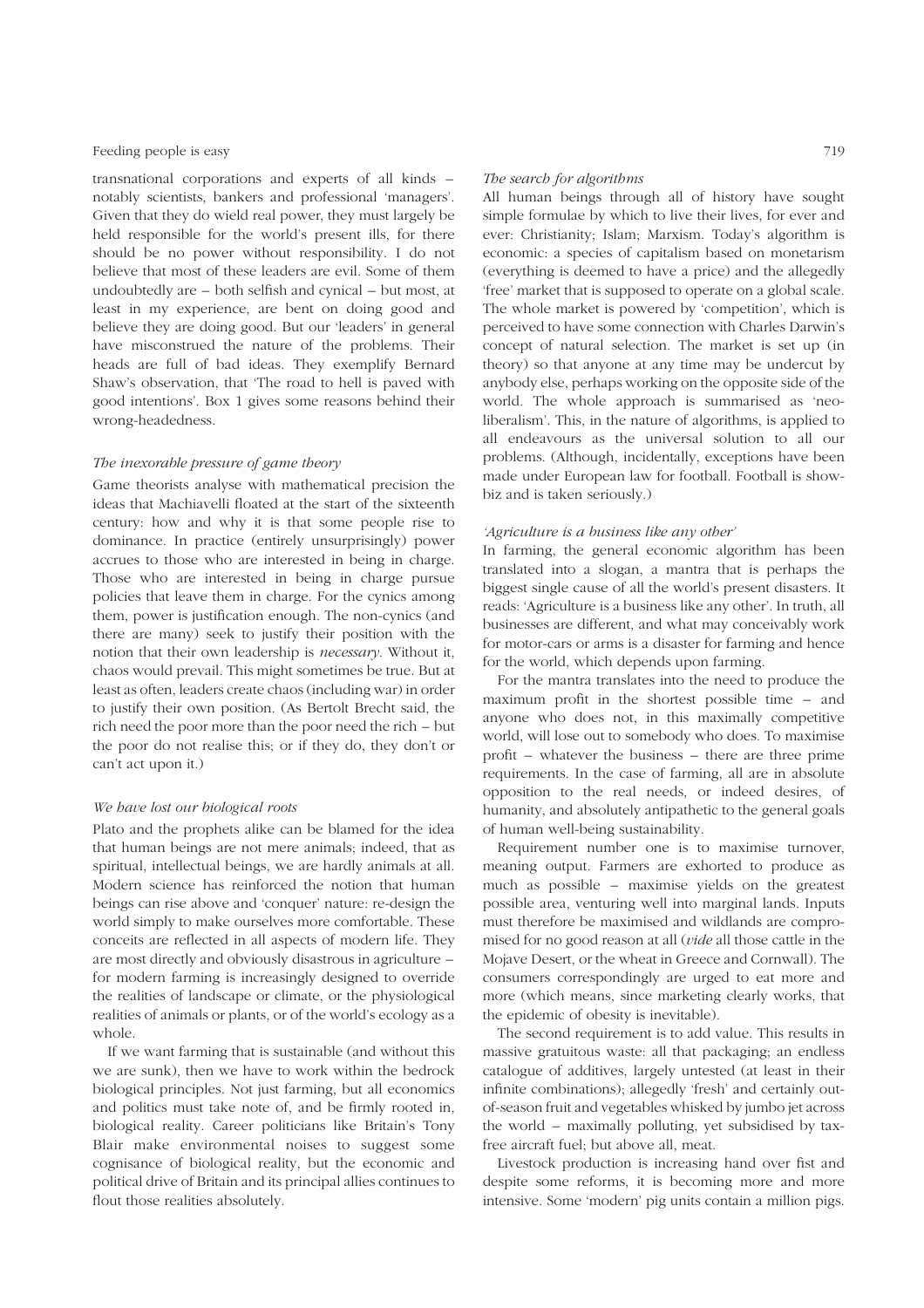Received wisdom from on high has it that this is in response to 'public demand', as if we were all out and out carnivores. In truth, meat is produced in greater and greater amounts because this is the ideal way to mop up cereals that would otherwise be in surplus. It removes the ceiling on cereal and pulse production (which would be far too low if human beings ate the cereals and pulses themselves) and turns food that could and should be cheap into food that is maximally expensive.

Modern intensive livestock production is immensely dangerous (in the USA alone tens of thousands of tonnes of antibiotics are used as 'growth promoters', all of which also generates antibiotic-resistant bacteria), and cruel, and polluting. It is also obviously unsustainable. Traditional livestock feed on grass (cattle and sheep) or on leftovers (pigs and poultry). Intensively raised livestock eats staple foods that we could be eating ourselves. By 2050, so the United Nations tells us, there will be 9 billion people on Earth. The world's livestock, at the present rate of increase, will consume enough to feed another 4 billion. Consumption is increasing not because human beings are frustrated lions but because marketing works.

Worst of all: to maximise profit the producer must minimise costs. This in general means simplification, and cheaper inputs, and generally cutting corners. With livestock in particular cut-price husbandry is immensely dangerous. It was the direct and only cause of the epidemics of bovine spongiform encephalopathy (BSE) and foot-and-mouth disease that began in Britain in recent years (and BSE, transformed into Creutzfeldt-Jacob disease, is still killing people).

Britain's farming (and Britain is not alone in this) is run on a wing and a prayer. Britain's much-flaunted Food Standards Agency deals with details, but not with the underlying structure. It evokes the metaphor of deckchairs, busily re-shuffled on the Titanic.

But the main way to cut costs is to cut labour. Thomas Jefferson conceived the emerging United States as 'a nation of small farmers'. So it was, until well into the twentieth century. Now only around 1% of the population of the USA works full time on the land (in the USA, there are more people in prison). Britain is much the same (with fewer in jail, though we're getting there). The mantra has it that labour-intensive farming is just too expensive.

This frantic cutting of labour is held to be 'efficient' – since efficiency is measured only in cash. The biological efficiency is very low indeed, as all the subtleties of husbandry must go by the board. It is also a fake: the USA has always propped up its agriculture with outside labour, first of all African slaves and, when that became illegal, with Mexicans and Puerto Ricans and others who are virtually deprived of rights and so can be deported at will. Britain is now following suit – propping up its threadbare farming with Brazilians, Romanians and Poles (although the Poles often reject what Britain has to offer), who again have dubious legal status and so are virtually without rights.

Thus has 200 years of social reform been undone at a stroke. Indeed, Britain's whole economy is a fake. It seems to work short-term only because the British as a whole are richer than most of the world, and we so can entice battalions of foreigners to do our dirty work for us, and buy cheap goods from them. We are richer because of our history – for 400 years we had an Empire, and we were on the winning side in World War II and the Cold War. But the imbalance cannot last, even if it was morally acceptable. It is precarious and it is vile. Farming has become part of the vileness.

The world at large is being encouraged by the powers that be – Western governments, corporates and their attendant experts – to follow the Western lead in all things. In the Third World as a whole – which is most of the world – 60% of the people work on the land. In India, this is 600 million people. If India followed the British lead, then at least half a billion people would be out of work. This is far more than the total population of the newly expanded European Union and almost twice the total population of the USA. Yet this is perceived as 'progress'.

Advocates of such 'progress' speak of alternative industries. The alternatives in India are information technology (IT), which employs only tens of thousands – not hundreds of millions – and most of them are graduates. Tourism at best offers employment as taxi drivers (80 hours for £8 in Delhi) or hotel cleaners (bussed in from the suburbs or the slums before dawn). Most disenfranchised farmers and their families finish up in slums. In Africa, prostitution and mercenary soldiering are growth industries. The girls in the bars of Bangkok are the daughters of farmers, and send money home. That's progress.

In truth, the only conceivable option for most of humankind for the foreseeable future – which probably means forever – is to remain agrarian. Countries like Britain, which have done their best to destroy traditional, labour-intensive farming, should be building it up again with all possible speed. The present Western conception of 'progress' is a disaster.

# The economy geared to GDP

'Progress' is now largely equated with 'economic progress' and that is taken to mean 'growth', which in practice means increase in gross domestic product (GDP). Yet as John Maynard Keynes and others pointed out at least half a century ago, there is no simple correlation between GDP and human well-being. Indeed, the two have very little to do with each other. Demonstrably, as GDP increases the rich can get richer and the poor grow poorer. Demonstrably, too, the methods that increase GDP are precisely those that may compromise human well-being – notably by removing the agrarian base on which most of humanity depends.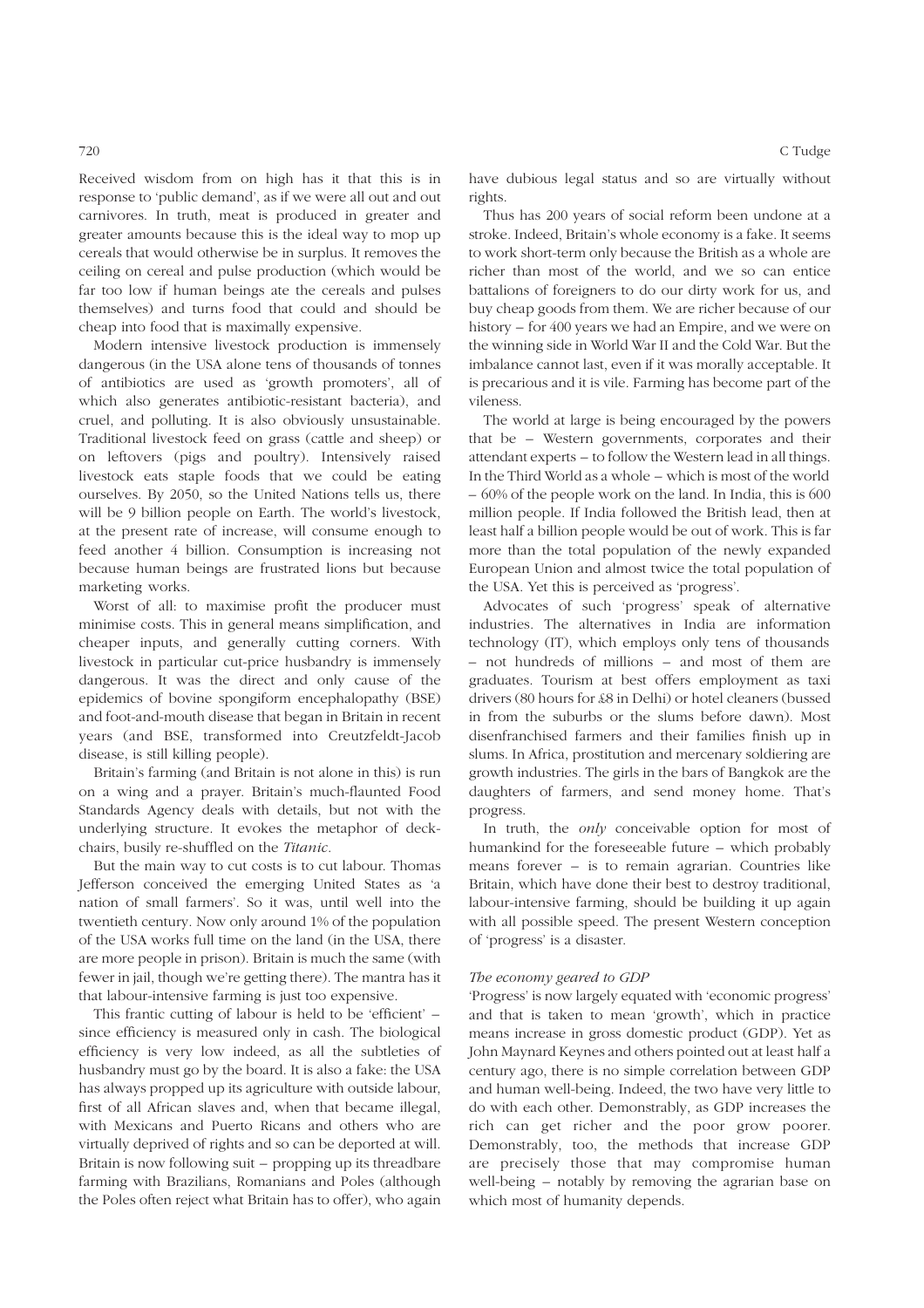#### Feeding people is easy 721

#### The corruption of science

Modern agricultural scientists and their political apologists nurse the conceit that without their endeavours, the world will starve. Of course good science is always useful. Of course agricultural science has been in many ways triumphant. Of course we need it. If we take the long view of history, however (as it has become extremely unfashionable to do), we see that farming is primarily a craft industry that generally succeeded brilliantly for at least 10 000 years before formal science came on board at all. Indeed, agricultural science has succeeded as well as it has only because it had such a firm foundation to build upon. To seek to replace those foundations – and to do so with all possible haste – is hubris indeed.

More generally, science seems to have lost its way. Science should be a guardian of truth – or at least, of particular kinds of truth; and when it is translated into high technologies, it should be the friend of humankind. In reality, again beginning in the 1970s, it has increasingly become the handmaiden of governments and of big business – because big business now pays the scientists' wages. Science, indeed, is now locked in a feedback loop in which corporates pay for research that generates high technologies of the kind (and only of the kind) that will create more wealth for the companies.

We see the shortcomings of this approach most clearly in medicine, where research now focuses on the chronic and often minor ailments of the ageing rich, rather than the life-and-death epidemics of the poor. But we see it too, in abundance, in farming. Small, mixed farms need excellent science too – but the lion's share of modern science is focused on mass production by monoculture. Within the whole sorry scene, particular technologies are compromised too. Thus genetically modified organisms could conceivably be of use to small farmers – but in fact are developed to increase the grip of the major biotech companies, and of the countries in which they are based.

In short, most of the effort of science this past 30 years has not been about feeding people. It has been about the transfer of power from millions of small farmers, to a few corporates. Modern farming is not designed to feed people. It is designed to make as much money as possible for increasingly few companies, and to provide a Trojan horse for major political powers whose imperial ambitions are as powerful as ever. Since modern farming is not designed or intended to feed people, it is not surprising that it fails to do so. The idea that everyone can and will be fed when the pile of money is high enough is quite simply ludicrous. But apparently it is what many people in high places believe. Their actions make no sense unless they believe this.

## How to get out of the mess

Present strategies, disastrous as they are, spring in the main from ignorance and misconception rather than from evil – although people in high places really should not be

ignorant. To be unknowing is to be negligent. Whatever their source, we need to re-think most of our most fundamental beliefs from first principles. Ideally, humanity at large should do the thinking – this is what 'democracy' implies – but in practice, deep thought is led by intellectuals. Intellectuals by definition are broad thinkers, quite distinct from 'experts'. Experts simplify, and although simplification can be useful, in the end it is always inadequate. But the re-thinking must translate into action. For this we need practical people – farmers, accountants, trades people, and perhaps above all peasants, where 'peasants' are defined properly, as people who know how to do things.

So here is a shortlist of things we need to think about and do, which is summarised in Box 2.

#### The nature of democracy, and how to make it work

Game theory predicts that most people should be 'doves' – basically peaceable and co-operative: 'nice', in other words. From this it seems to follow that if the will of the people truly prevailed – in fact, if societies were truly democratic – they would work a great deal better than they do. But the dovish majority does not seek power. They leave that to the 'hawks' – who tend to run society according to their own ambitions and desires. Hence the innate contradiction: the doves' own dovishness leads to rule by hawks. But once we recognise this logistic problem, it should not be beyond our wit to find ways to overcome it, and devise systems that really are democratic.

#### The meaning of 'progress' and 'development'

The concepts of progress and development, highsounding and important as they are, need to be rethought in social and psychological terms, rather than as materialist exercises in industrialisation and raising GDP. They should surely be measured in terms of human wellbeing – personal fulfilment within agreeable and just societies at peace with one another, and in stable environments. Progress and development as currently conceived (in high places) commonly lead to the precise opposite.

# A new capitalist economy rooted in the idea of human well-being

New economic models are needed, specifically geared to well-being. Such models are currently being developed and a growing cadre of companies (for example, in renewable energy and IT) are already putting them into practice. The models are essentially capitalist – the oldstyle centralised, government-controlled economies are surely obsolete. The presently prevailing model of capitalism (monetarist, globalised) is not the only one there is, and indeed is as repellent to many a good Tory or Republican as it is to all kinds of socialist. Thomas Jefferson and James Madison specifically warned against the power of corporates.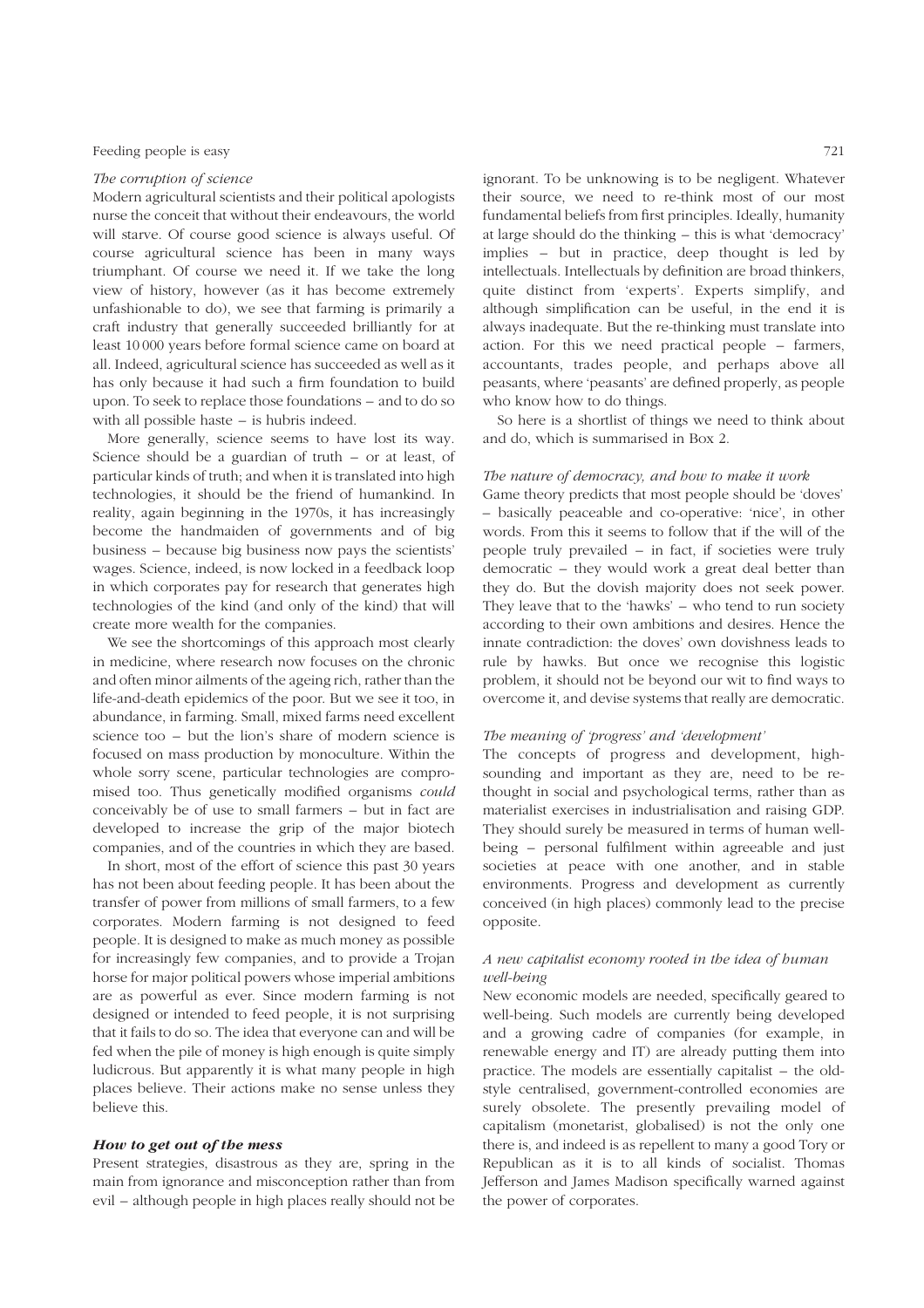# Box 2 – The road to enlightenment

The nature of democracy and how to make it work 'Ordinary' people can run their own affairs and most prefer to be agreeable. The prime task, then, to make democracy work, is to ensure that 'ordinary' values and skills prevail.

# The meaning of 'progress' and 'development'

'Development' should imply greater human fulfilment – but has become equated with more and more visible, material wealth. 'Progress' has come to mean ostensible technological progression towards that end. Thus the concepts have been debased and dumbed down. They need re-thinking from first (moral) principles.

A new model of capitalism rooted in human well-being Capitalism can be efficient and is not innately evil. But present models are not geared to overall human wellbeing. Radical economists world-wide are working on more appropriate models, and in this lies cause for hope.

#### The absolute importance of craft

Skills developed over many thousands of years, especially in farming and cooking, demonstrably can do all that the world requires. Hope lies in creating conditions in which evolved, traditional skills can develop further (which is the precise opposite of present trends).

# The absolute importance of craft

Agriculture is, fundamentally, a craft industry, and the craft must prevail again, with science relegated to its proper role as helpmeet, and the devices of modern accountancy employed simply to help keep score. Indeed, crafts of all kinds need to be restored to their proper eminence. They are what humanity does. To a significant extent, the practice of craft defines the human species. (It is, in Richard Dawkins' expression, our 'extended phenotype'.)

# The absolute importance of agrarian living

Only agriculture can employ the vast numbers of people who need employment. Only agriculture can do so sustainably. Indeed, the more labour-intensive agriculture becomes, the more sustainable it can be, since only human beings can operate the intricate systems that are needed to work in accord with the caprices of particular landscapes and climates. (And the pending climate change redoubles the need for farming to be flexible – which requires thinking people to be on the spot. Machines and monocultures are maximally inflexible.)

But since the birth of industrialisation agrarian living has increasingly been denigrated, and now is perceived as the 'Development' and 'progress' are taken to be synonymous with urbanisation. Agrarian living is taken to be at best anachronistic. This view is disastrous. The prime task in rich countries as well as poor is to make agrarian economies work.

# Science rescued

Ways of financing research are needed to ensure that science operates for humanity and the world as a whole, and not simply for the enrichment of élites. Again, history provides some useful models. Often people did things better in the past.

#### The absolute importance of cooking

Traditional cooking, rooted in the home, contains the answers to all the world's prime woes: the need for good nutrition, agreeable social life, and autonomy. It needs to be encouraged everywhere.

# Grassroots in general, and the World Food Club in particular

A 'World Food Club' is conceived as a consortium of farmers and processors dedicated to good food, and consumers willing and eager to pay for it. Such a club could soon challenge the power of present-day corporates and governments, and in the longer term lead to new approaches to governance of the kind that are desperately needed.

world's number one problem – as a positive drag on 'progress'. Urbanisation has become a prime index of 'development'. Modern policies now being urged on the world at large are rooted in the notion that the fewer people there are on the land, the better. Yet if India, say, emulated the USA, then half a billion people would be unemployed: far more than the total population of the entire newly expanded European Union.

As a matter of urgency we need debates (and computer models, and serious thinking) to get some guidelines on what the proper ratio of agrarian to urban population should be. The 90% agrarianism of Rwanda is probably too high, for the 10% who are not agrarian cannot sustain societies that can aspire to more than simple survival. But the 1% of Britain and the USA is obviously too low, responsible for many social and environmental horrors. As a first guess we might suggest that for the foreseeable future (and probably forever) no country should employ more than 60% of its workforce on the land, and none less than 20%. On this assessment, Britain and the USA are at least as badly placed as Rwanda. Rwanda might reasonably reduce its farm labour force by a third. Britain and the USA need to increase theirs about 20-fold.